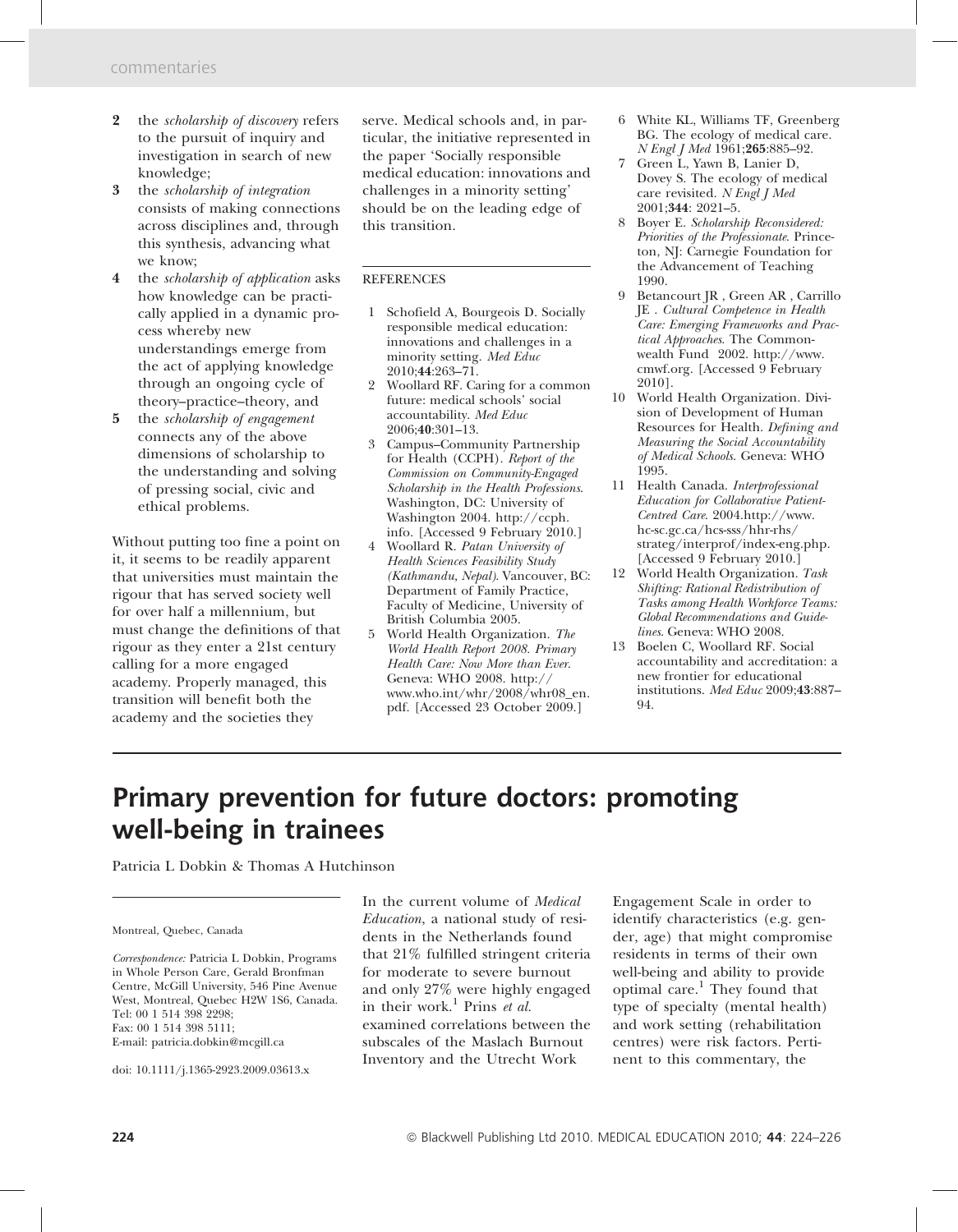authors called for solutions and interventions that might reduce residents' vulnerability to burnout.<sup>1</sup> These suggestions also fit with recommendations in a Canadian Medical Association (CMA) policy paper on doctor health and well-being published in  $2001<sup>2</sup>$  The CMA noted that 'physicians need to manage professional and personal stress to maintain their own health and well-being and to maximise their ability to provide quality health care to their patients'. We agree and believe that stress reduction training is one way to achieve these laudable and related goals.

'Physicians need to manage professional and personal stress to maintain their own health and well-being and to maximise their ability to provide quality health care to their patients'

Medical students and residents undergo arduous training, often experience psychological distress and have difficulty maintaining their physical health.<sup>3</sup> Burnout in trainees has been linked to depression, avoidant coping styles, and negative attitudes towards the self and others.<sup>4</sup> Burnout in medical students has been shown to be inversely correlated with empathy.<sup>5</sup> Shanafelt et  $al<sup>6</sup>$  found that residents with the highest levels of burnout were the most likely to report that they perceived their personal needs as 'inconsequential'. Residents displaying 'alexithymic' traits, or the inability to recognise or describe emotions, were more likely to score higher on measures of burnout.<sup>7</sup> In the Dutch sample, Prins et al. found that 30% of residents surveyed scored high on emotional exhaustion, 38% scored high on depersonalisation and 14% scored low on personal accomplishment.<sup>1</sup> Correlations between these subscales and those from the measure of work

engagement lay in the expected directions (e.g. emotional exhaustion was moderately strong and negatively related to vigour; personal accomplishment was moderately strong and positively related to all engagement subscales). Given that burnout in medical students progressively develops over the course of medical education, with prevalences of moderate to high degrees of burnout in Years 1, 2 and 3 of 22%, 37% and 41%, respectively,<sup>8</sup> this group merits attention.

Burnout in trainees has been linked to depression, avoidant coping styles, and negative attitudes towards the self and others

Teaching 'mindfulness', a state of consciousness that allows a person to be fully present in the moment to the self, other and the situation is one of various ways of promoting well-being in doctors that has evidence-based support.<sup>9</sup> A structured programme entitled Mindfulness-Based Stress Reduction (MBSR) has been taught to medical students and doctors for 20 years at the University of Massachusetts Medical School in the USA.<sup>10</sup> In a randomised clinical trial, Shapiro et  $al^{11}$  found that after attending the MBSR, health care professionals reported reduced stress levels, increased quality of life and more self-compassion. Rosenzweig et  $al$ .<sup>12</sup> extended this work with a larger sample size of medical students ( $n = 140$ ) and a parallel cohort control ( $n = 162$ ) and showed similar results.

Teaching 'mindfulness', a state of consciousness that allows a person to be fully present in the moment to the self, other and the situation, can promote well-being in doctors

We view the provision of the MBSR in medical school or during residency as a form of primary prevention that may not only benefit students, residents and doctors in practice, but also the patients they treat. Medical student, resident and doctor burnout and depression probably affect patient outcomes. In one cross-sectional investigation, residents who scored highly on the depersonalisation aspect of a burnout scale indicated that they provided at least one type of suboptimal care, at least monthly (odds ratio = 8.3; 95% confidence interval  $2.6-26.5$ ).<sup>6</sup> Similarly, Halbesleben and Rathert<sup>13</sup> found that depersonalisation was associated with patient outcomes of lower satisfaction and longer postdischarge recovery time. In a survey of 890 Israeli specialists, Shirom  $et al.<sup>14</sup>$  reported a significant negative association between emotional exhaustion (one aspect of burnout) and quality of patient care.

Over a decade ago, Stewart<sup>15</sup> elucidated the connection between effective doctor–patient communication and patient health outcomes (i.e. emotional health, symptom resolution, physiological measures and pain control) in a meta-analysis of 21 studies. He argued that in order for optimal communication to occur, doctors must be 'mindful' of themselves, the patient and the context. Connelly<sup>16</sup> used case studies to illustrate how being present and aware during a medical visit is critical for efficient and effective patient care. Thus, a programme such as MBSR could help residents be less vulnerable to burnout, be more engaged in their work, relate better to their patients and, possibly, facilitate better outcomes.

In order for optimal communication to occur, doctors must be 'mindful' of themselves, the patient and the context